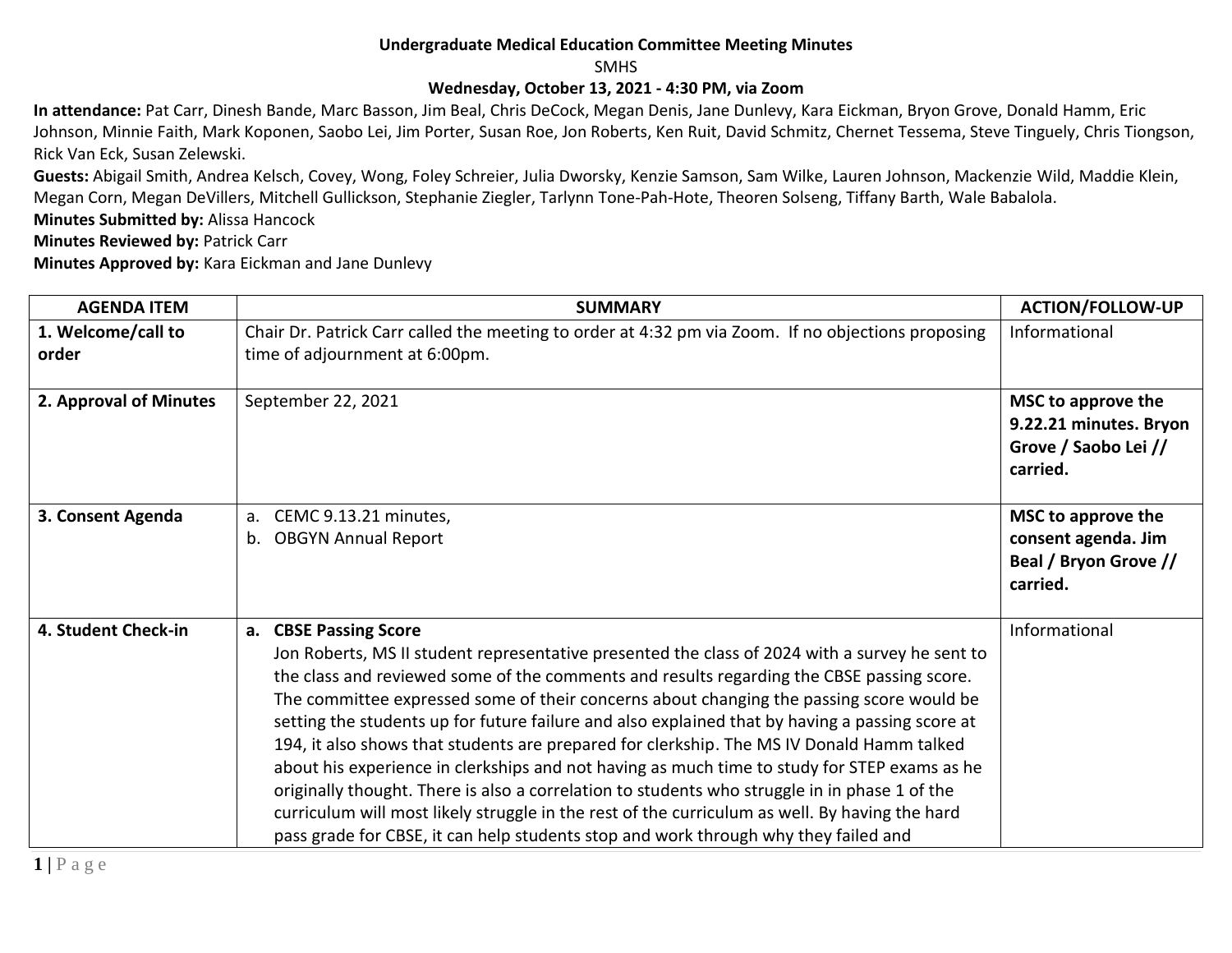| sometimes test anxieties or other issues could be affecting them that they didn't realize<br>without the hard stop. When students can get help with these things they are more successful<br>in the future.                                                                                                                                                                                                                                                                                                                                                                                                                                                                                                                                                                                            |                                                                                                                                                                               |
|--------------------------------------------------------------------------------------------------------------------------------------------------------------------------------------------------------------------------------------------------------------------------------------------------------------------------------------------------------------------------------------------------------------------------------------------------------------------------------------------------------------------------------------------------------------------------------------------------------------------------------------------------------------------------------------------------------------------------------------------------------------------------------------------------------|-------------------------------------------------------------------------------------------------------------------------------------------------------------------------------|
| Dr. Jane Dunlevy and Kurt Borg have heard the students concerns of the date of the last CBSE<br>exam in US 8 and have already moved the date of the last CBSE into January after a long<br>weekend. This just hasn't been communicated yet to students. This was satisfactory to<br>students after the discussion.                                                                                                                                                                                                                                                                                                                                                                                                                                                                                     | Item not moved to vote                                                                                                                                                        |
| b. Mandatory Step Prep Course<br>Students expressed that everyone has a different way of studying and knowledge gaps and<br>don't think a standard prep course would be beneficial. However, this elective was just voted<br>on last night at P2P3C and there have been some big changes made based on the student<br>feedback we received. So, the course now will allow students to do an independent study with<br>only some of the lectures required and there is still the NBME weekly exams with a 2-week<br>dedicated study at the end of the course.                                                                                                                                                                                                                                           | <b>ACTION ITEM:</b><br>Continue discussion of<br>the mandatory<br>component of the Prep<br>Course and financial aid<br>requirements.                                          |
| There is also a class meeting on November 4 <sup>th</sup> to discussion this course in details that might<br>help clear up questions. The elective has not made it through the full committee approval<br>process yet, so the class has not seen all the new changes. Also, noted that this elective was<br>created because of the years of feedback students wanted more preparation and focused<br>instruction for the STEP 1 exam because a failure in STEP 1 will have major affects to a<br>student's career. A suggestion to have nothing required but the weekly exams or quizzes, but<br>then the concern is about how that might affect financial aid. Discussion will continue after we<br>find out financial aid details and the students see the new proposal for the course.              |                                                                                                                                                                               |
| c. PCL in-person/online<br>The class would like to see have what can be done to have in-person PCL for US 8. The<br>majority of the class would like to have in-person PCL but are not able to. A few suggestions of<br>how to possibly make this happen include: letting the majority vote decided for each PCL<br>group, have a hybrid to allow those that want to be in-person to be in-person or to try to<br>coordinate the PCL groups so that those that want to be remote are all in one group, hoping<br>that the numbers work out that way. The issues with that last suggestion is the process in<br>which Dr. Kurt Borg carefully selects the PCL groups to maintain TBL. There is also concern<br>about the same experience not being possible with a hybrid model but Dr. Rick Van Eck is | <b>ACTION ITEM:</b><br>Dr. Pat Carr will talk<br>with Dr. Kurt Borg<br>about trying put<br>students that want to<br>be remote in the same<br>group before we move<br>forward. |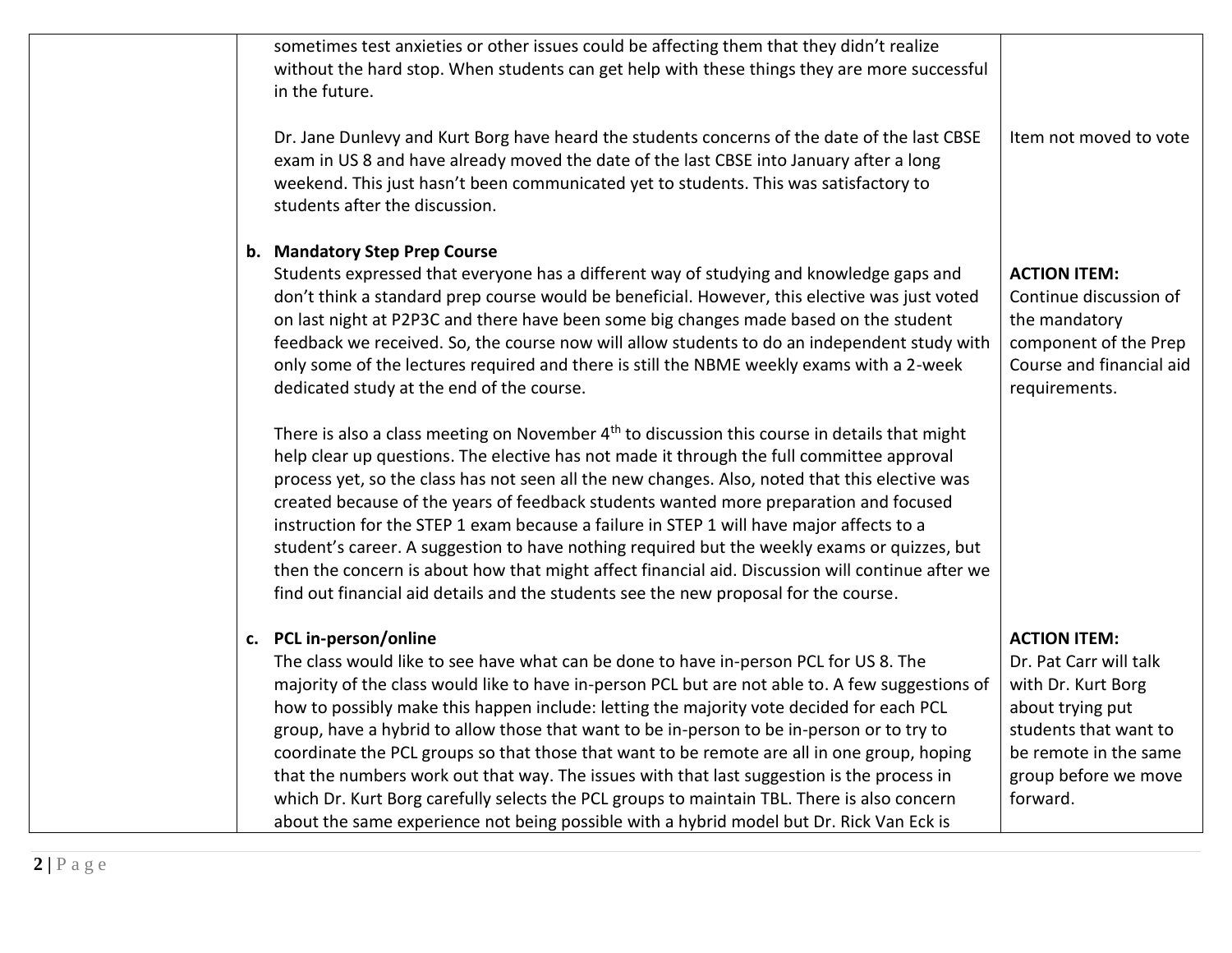|                             | willing to have that discussion further with anyone who wants to.                                                                                                                                                                                                                                                                                                                                                                                                                                                                                                                                                                                                                                                                                                                                                                                                                                                                                                                                                                               |               |
|-----------------------------|-------------------------------------------------------------------------------------------------------------------------------------------------------------------------------------------------------------------------------------------------------------------------------------------------------------------------------------------------------------------------------------------------------------------------------------------------------------------------------------------------------------------------------------------------------------------------------------------------------------------------------------------------------------------------------------------------------------------------------------------------------------------------------------------------------------------------------------------------------------------------------------------------------------------------------------------------------------------------------------------------------------------------------------------------|---------------|
| <b>5. Committee Reports</b> | a. Committee Reports<br>i. Committees<br>a. P2P3C<br>No report<br>b. CEMC<br>We have approved the unit template this week and will be coming forward with the<br>other report templates in the near future. Also, a pilot group will be working on the<br>mapping process for the curriculum events and UMEC will be updated as we work<br>through the process and how it is going.<br>c. P1C<br>No report<br>d. DQIP - Office of Medical Accreditation: EASRC/SASRC/FASRC<br>We are 3-months away from submitting our LCME documents and 4-months from the<br>mock visit and 5-months from our actual LCME visit. The ISA groups continue to meet<br>and the second ISA survey will go out in December and hope we will see the<br>improvement.<br>Looking for suggestions of how to notify and educate everyone of the re-<br>accreditations. Suggested starting with the departments chairs to start reminding<br>faulty in the department meeting, flyers, digital signage and include the organization<br>graphic.<br>e. Ad hoc Committees | Informational |
| <b>6. Special Orders</b>    | a. Standard 12 Review                                                                                                                                                                                                                                                                                                                                                                                                                                                                                                                                                                                                                                                                                                                                                                                                                                                                                                                                                                                                                           | <b>Tabled</b> |
|                             | b. Language for committee chair pro-tem in elected chair absence                                                                                                                                                                                                                                                                                                                                                                                                                                                                                                                                                                                                                                                                                                                                                                                                                                                                                                                                                                                | Tabled        |
|                             | c. Review of Medical Program Competencies                                                                                                                                                                                                                                                                                                                                                                                                                                                                                                                                                                                                                                                                                                                                                                                                                                                                                                                                                                                                       | <b>Tabled</b> |